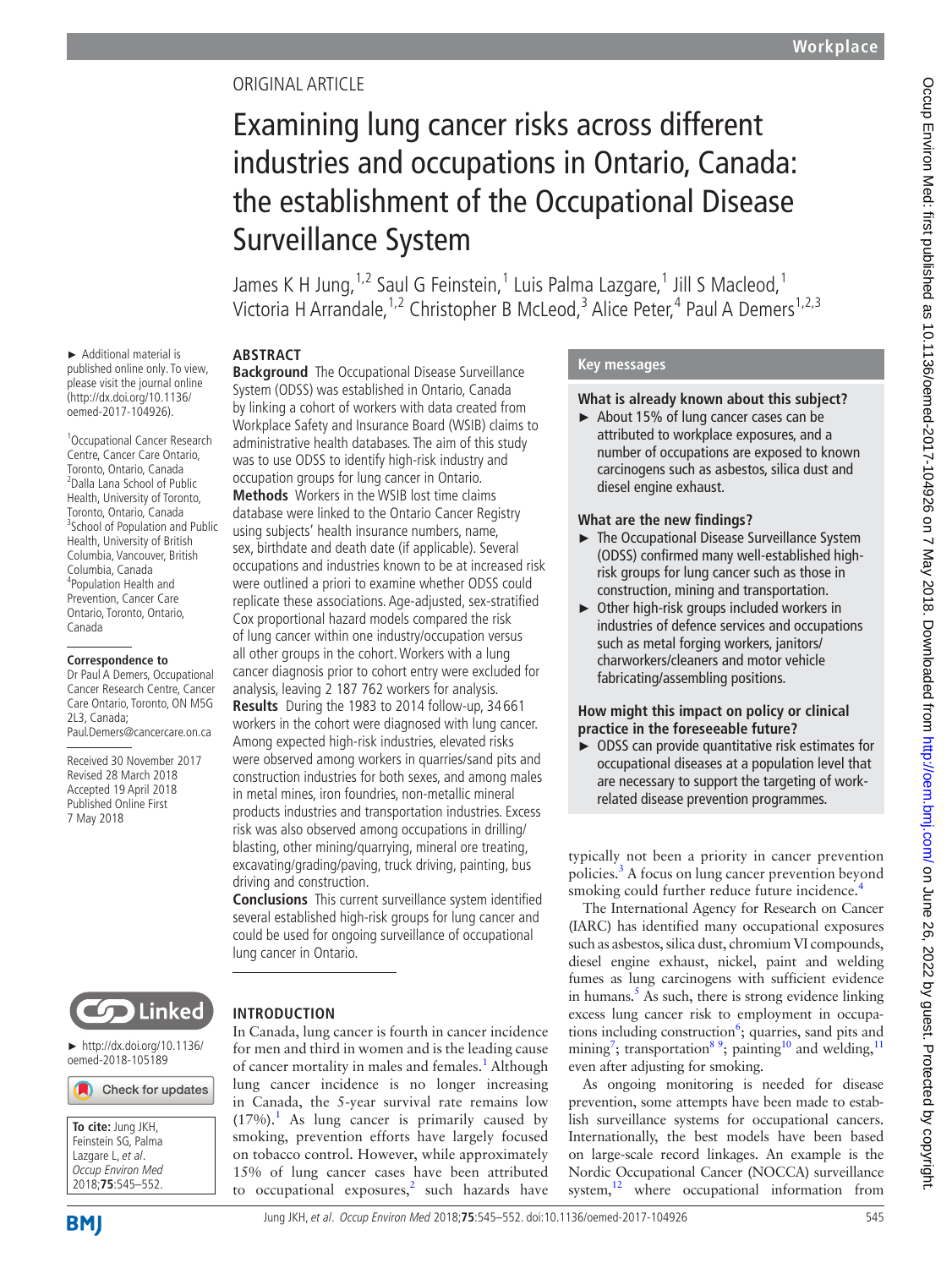five Nordic countries (Denmark, Finland, Iceland, Norway and Sweden) was obtained through census data, which was then linked to national cancer registries. However, census linkages are only possible in a small number of countries where complete occupational information is collected in linkable form. In North America, the surveillance of occupational cancers has largely been based on cause-specific mortality patterns by occupation and industry using death certificate records.<sup>13</sup> However, this form of surveillance can be limited by the lack of accuracy in recording occupational information (ie, they reflect the most recent occupation at time of death and not at time of exposure). Moreover, death records cannot be used to study non-fatal cancers.

In Canada, the existence of a single payer health system and the maintenance of comprehensive administrative health databases helps facilitate health surveillance for the population. Yet despite the availability of high-quality information on new disease diagnoses, the initiation of occupational disease surveillance continues to be limited by the absence of information on occupation and industry of employment in the administrative health data. Koehoorn *et al*<sup>[14](#page-7-12)</sup> addressed this limitation by identifying industry of employment using data from the provincial health registry for British Columbia, Canada, which identify the name of employers for people whose premiums are employer paid. This database was linked to administrative health data to explore high-risk industries for asthma. Cherry *et al*<sup>[15](#page-7-13)</sup> used an alternative approach to overcome this challenge by linking workers' compensation claims–which contained data on occupation and industry of employment at the time of injury or illness resulting in the claim–to physician billing records for asthma in Alberta, Canada. Using unique personal health numbers to match the claims to the provincial administrative health database, occupations with higher than expected rates of asthma were identified.

These linkage approaches created an avenue of performing occupational disease surveillance that could be used as a model for other jurisdictions. The Occupational Disease Surveillance System (ODSS) was developed in the province of Ontario, Canada to link workers' information on occupation and industry (based on workers' compensation claims) to administrative health databases. While ODSS was developed for the surveillance of a variety of occupational diseases, the first focus was to examine occupational cancers through a linkage to the provincial cancer registry. Specifically, lung cancer was the first occupational disease examined using ODSS as it is one of the most common occupational cancers with a well-established set of occupational risk factors[.16](#page-7-14)

The objective of this study was to use ODSS to identify highrisk industry and occupation groups for lung cancer in Ontario, Canada. We first examined the effectiveness of ODSS in identifying known high-risk groups for lung cancer, which could provide support for this project as an ongoing surveillance system for occupational disease. Additionally, ODSS was used to investigate other suspected occupational associations for lung cancer, which could serve as a basis for future research.

# **Methods**

The ODSS was established through the linkage of a cohort of workers created with data from Ontario Workplace Safety and Insurance Board (WSIB) claims with administrative health databases (see [figure](#page-2-0) 1). The system acts as a prospective open occupational cohort since additional workers can enter the cohort through new WSIB claims over time. This study obtained ethics approval from the University of Toronto Health Sciences Research Ethics Board.

# **Creation of the ODSS cohort**

The WSIB claims database includes all accepted lost time claims (applications submitted when employees suffer a work-related injury or disease that can lead to permanent disability and/or loss of wages) by workers in Ontario, providing the occupation and industry data from 1983 to 2014. Claims preceding 1983 were more likely to have missing data for key linkage variables and were excluded. The database includes: occupation/ industry code (specific to employment related to the compensation claim), claim date, the nature of work-related injuries and/or illnesses, worker's name, sex, birthdate and death date (if applicable). In this database, industry was coded according to the Canadian Standard Industry Classification 1970 (SIC-70) and 1980 (SIC-80) codes. For analytical purposes, all industry codes were converted to SIC-70, where industries could be classified by division, $10$  major (49) or minor (248) groups. Occupations were coded according to the Canadian Classification Dictionary of Occupation (CCDO) at the 4-digit level. Using these codes, occupations could be classified by division, $^{17}$  $^{17}$  $^{17}$  major (88) or minor (487) groups.

An internal linkage of the WSIB claims database was completed to link multiple claims records belonging to the same worker using the AutoMatch V.4.2 (MatchWare Technologies, Inc., Silver Spring, Maryland, USA) probabilistic record linkage software. This application was used to group multiple records for a single worker within a file and generate a unique identifier. Of 3 833 772 WSIB claims between 1983 and 2014, we identified 2 253 734 unique workers.

## Exclusion criteria

Workers were excluded due to:

- Missing sex
- Missing/invalid birthdate
- Age at claim under 15 years old
- Invalid claim date
- ► Missing/invalid both the SIC-70 and CCDO codes. This resulted in 2 190 246 unique workers included as the ODSS worker cohort.

## **Linkage with administrative health data**

Workers from the WSIB claims database were linked to the Registered Persons Database (RPDB; 1991–2015). This database contains information for individuals who are registered for insured health services in the province through the Ontario Health Insurance Plan (OHIP). The RPDB contains information on sex, residence location, birthdate, death date (if applicable), date of emigration from province (if applicable) and health insurance number (HIN). Information on name, sex, birthdate and death date was used to link workers from the WSIB claims database (n=2 253 734) with the RPDB (n=16 162 277).

OHIP-registered persons are assigned a unique 10-digit HIN, and this identifier can be used to match individuals to other administrative health databases. Using a combination of the identifying information listed above, approximately 82% of all workers in the ODSS cohort (1 796 731 unique subjects) were linked to HINs.

## Ontario Cancer Registry (OCR)

The OCR maintained by Cancer Care Ontario ( $n=2$  050 907)<sup>[18](#page-7-16)</sup> contains information on incident cancer cases in Ontario (1964– 2016), excluding non-melanoma skin cancers. The registry collects data from several sources including hospital discharge and day surgery records, pathology reports from hospital and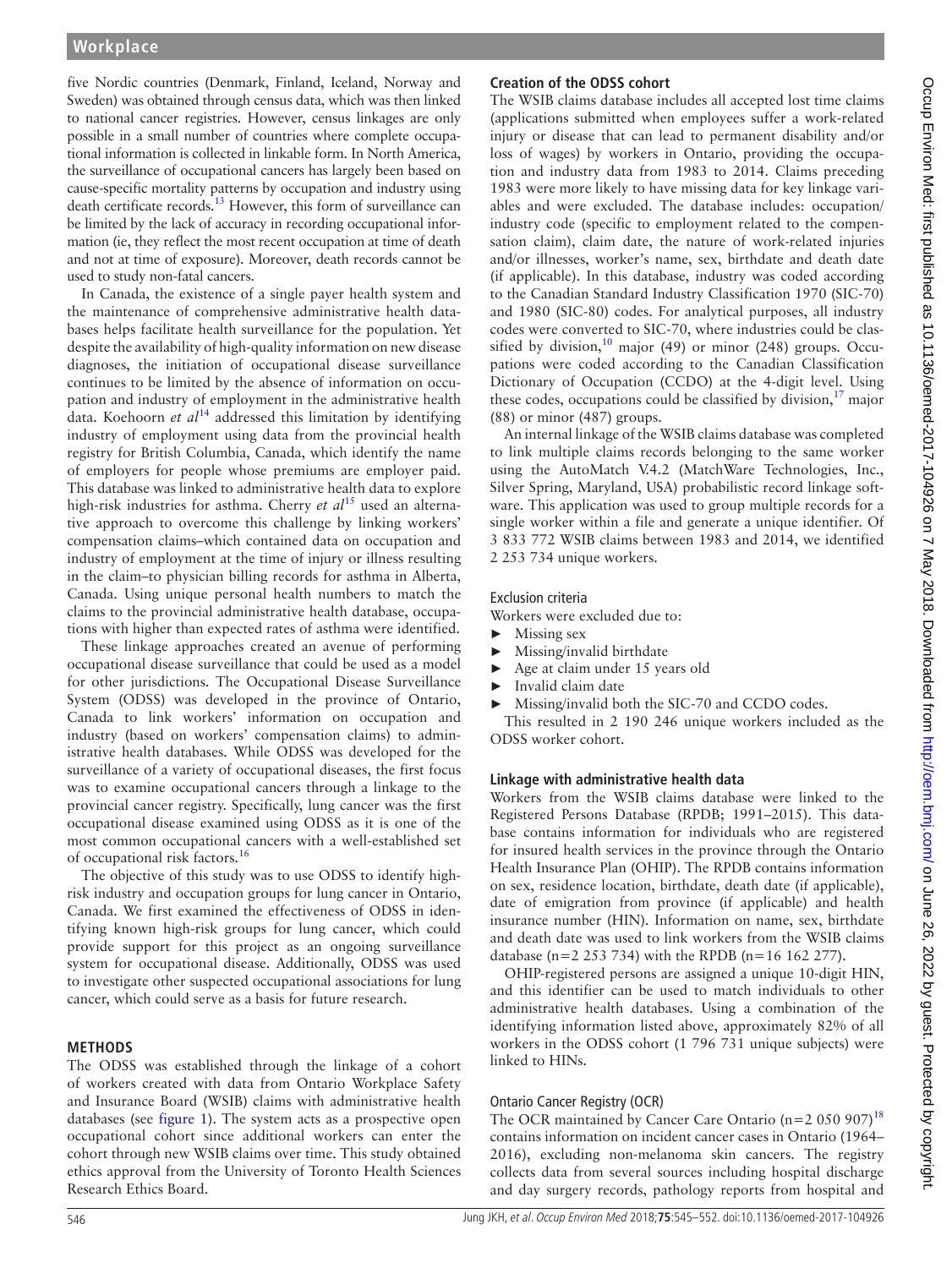

<span id="page-2-0"></span>Figure 1 Establishing the ODSS worker cohort through the linkage of administrative health databases. ODSS, Occupational Disease Surveillance System.

community laboratories, records from regional cancer centres and death certificates received from the Registrar General. Incident cancers were coded according to the International Classifi-cation of Disease 10th edition.<sup>[19](#page-7-17)</sup>

Following the linkage to the RPDB, the workers were linked to the OCR deterministically using the subjects' HIN, if available. Where no HIN was available, the linkage was probabilistic, using name, sex, birthdate and death date. In total, 214821 unique workers in the ODSS cohort with at least one cancer diagnosis were linked to the OCR. Only the first tumour at the primary site (malignant cases only) was considered.

#### **Statistical analysis**

For cohort members, the date of entry into the cohort was the date of their first accepted lost time WSIB compensation claim. Follow-up continued until cancer diagnosis, year of death, emigration out of province or administrative censoring (31 December 2016), whichever occurred first. Workers with a lung cancer diagnosis prior to cohort entry were excluded from the analysis (leaving 2 187 762 workers for analysis). Disease risk was estimated with Cox proportional hazard models using a rolling cohort analysis, where the risk of cancers within one industry or occupation group was compared with the rest of the cohort.<sup>[8](#page-7-7)</sup> HRs and 99% CIs were calculated for each occupation and industry group, adjusted for year of birth. Sex-stratified analyses were also conducted. Results were reported for only the groups that met the reporting threshold of at least six cases. All analyses were completed using SAS V.9.4 (SAS Institute).

#### **A priori selection of groups for analyses**

Known associations between workplace exposures and lung cancer risks were identified a priori. These served as a guideline to examine whether ODSS could accurately identify established high-risk groups and demonstrate its utility as a valid surveillance tool. The senior author (PAD), an occupational epidemiologist with expertise in industrial hygiene, performed the selection of the groups. Groups with known occupational exposures to carcinogens classified by IARC as Group 1 (sufficient evidence in humans) were identified as a priori groups. Other groups of interest included those with suspected increased risk due to occupational exposures, based on evidence from scientific literature and/or expert knowledge. In total, 37 industries and 49 occupations were preidentified for this analysis, selected from the major and minor levels. Additionally, the results for all industries and occupations at the division level were provided.

#### **Results**

Among the 2 187 762 ODSS cohort workers (66% males, n=1 440 683), 34661 workers with lung cancer were identified during the 1983 to 2014 follow-up. The mean age at cohort entry was 37.4 years (SD 12.3). [Table](#page-3-0) 1 provides the risk estimates for all industries and occupations at the division level. Tables [2 and 3](#page-3-1) provide the risk estimates for the a priori groups and other suspected groups of interest, and [table](#page-5-0) 4 summarises the a priori groups that showed positive associations for lung cancer as expected. The results for all industry and occupation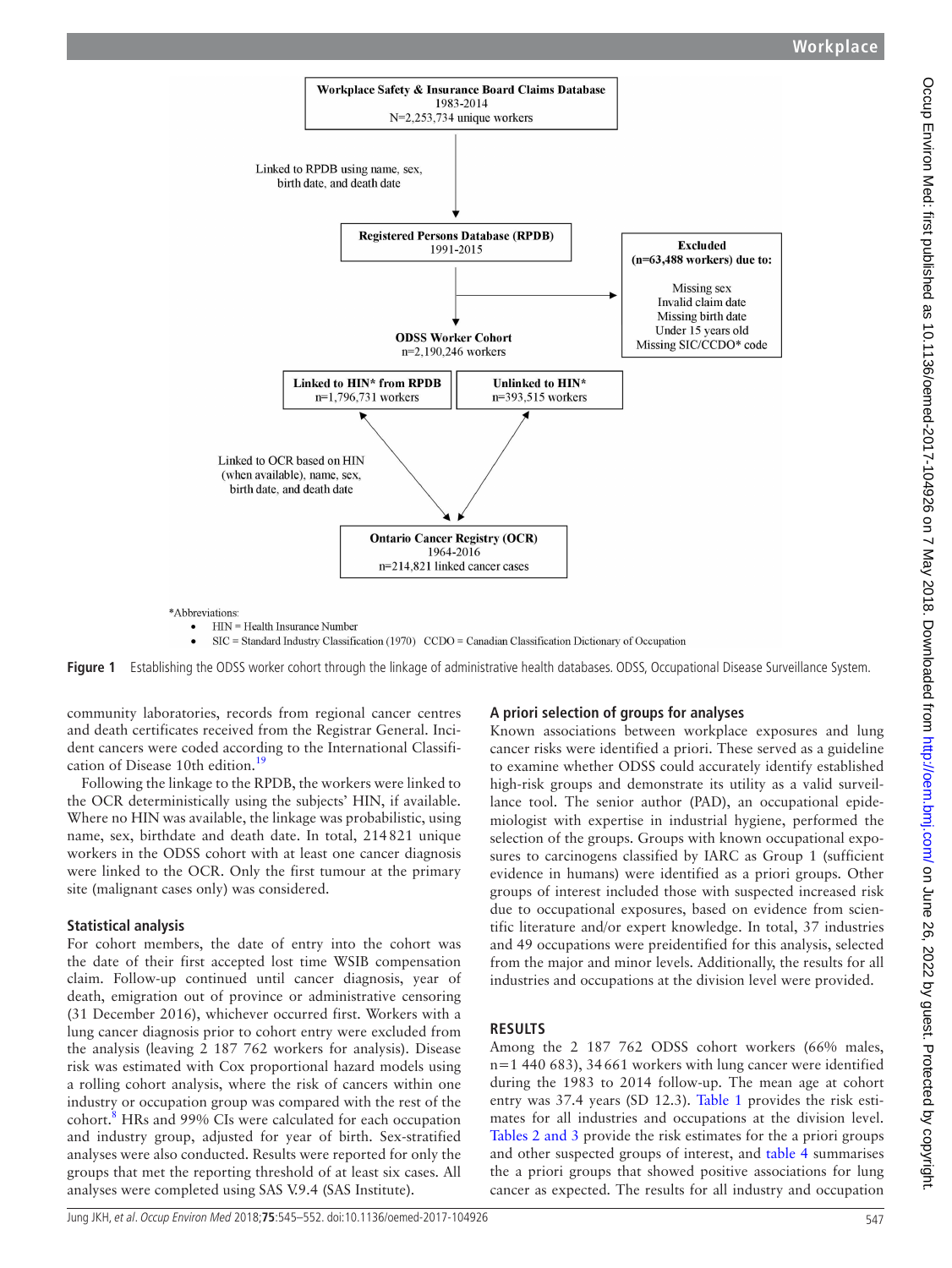<span id="page-3-0"></span>

|                | Table 1 HRs for lung cancer among all industries and occupations, |  |  |  |  |
|----------------|-------------------------------------------------------------------|--|--|--|--|
| division level |                                                                   |  |  |  |  |

|          | Industry/occupation                                   | Cases<br>(no of workers) | НR<br>(99% CI)                 |  |  |
|----------|-------------------------------------------------------|--------------------------|--------------------------------|--|--|
| Industry |                                                       |                          |                                |  |  |
|          | Agriculture                                           | 379 (35 120)             | $0.81$ (0.71 to 0.92)          |  |  |
|          | Forestry, fishing and trapping                        | 249 (10 721)             | 1.15 (0.97 to 1.35)            |  |  |
|          | Mines (including milling),<br>quarries and oil wells  | 798 (23 204)             | 1.43 (1.30 to 1.57)            |  |  |
|          | Manufacturing                                         | 12 692 (694 723)         | $0.98(0.95 \text{ to } 1.01)$  |  |  |
|          | Construction                                          | 3648 (211 549)           | 1.09 (1.04 to 1.14)            |  |  |
|          | Transportation, communication<br>and other utilities  | 3533 (197 529)           | 1.14 (1.09 to 1.19)            |  |  |
|          | Wholesale and retail trade                            | 5396 (429 870)           | $0.99$ (0.95 to 1.03)          |  |  |
|          | Finance, insurance and real<br>estate                 | 479 (24 020)             | 1.15 (1.02 to 1.30)            |  |  |
|          | Community, business and<br>personal service           | 7266 (600 256)           | $0.95(0.92 \text{ to } 0.99)$  |  |  |
|          | <b>Public administration and</b><br>defence           | 3311 (191 092)           | 1.04 (1.00 to 1.09)            |  |  |
|          | Occupation                                            |                          |                                |  |  |
|          | Managerial, administrative and<br>related             | 347 (31 028)             | $1.03$ (0.90 to 1.18)          |  |  |
|          | Natural sciences, engineering<br>and mathematics      | 287 (26 366)             | $0.85(0.73)$ to $0.99$         |  |  |
|          | Social sciences and related<br><b>Shleit</b>          | 250 (30 721)             | 1.04 (0.88 to 1.22)            |  |  |
|          | Teaching and related                                  | 335 (48 506)             | $0.61$ (0.53 to 0.71)          |  |  |
|          | Medicine/health                                       | 1462 (135 434)           | 0.85 (0.79 to 0.91)            |  |  |
|          | Artistic, literary, recreational<br>and related       | 131 (15 003)             | 1.11 (0.88 to 1.39)            |  |  |
|          | <b>Clerical and related</b>                           | 2824 (197 515)           | $1.09(1.04 \text{ to } 1.15)$  |  |  |
|          | Sales                                                 | 1515 (148 237)           | 1.06 (0.99 to 1.14)            |  |  |
|          | Service                                               | 5389 (371 247)           | 1.06 (1.01 to 1.10)            |  |  |
|          | Farming, horticultural and<br>animal husbandry        | 555 (50 265)             | 0.88 (0.79 to 0.98)            |  |  |
|          | Fishing, hunting, trapping and<br>related occupations | 11 (558)                 | 1.16 $(0.53$ to 2.52)          |  |  |
|          | Forestry/logging                                      | 216 (10 707)             | 1.04 (0.87 to 1.24)            |  |  |
|          | Mining/quarrying including oil/<br>gas field          | 441 (13 034)             | 1.47 (1.29 to 1.66)            |  |  |
|          | Processing-metal/clay, glass,<br>stone/chemicals      | 1427 (79 369)            | 1.18 (1.10 to 1.26)            |  |  |
|          | Processing-food/wood/pulp/<br>textile                 | 1428 (99 358)            | $1.00$ (0.93 to 1.07)          |  |  |
|          | Machining and related                                 | 3615 (189 751)           | 1.11 (1.06 to 1.16)            |  |  |
|          | Product fabricating, assembling<br>and repairing      | 5816 (328 720)           | 1.01 (0.98 to 1.05)            |  |  |
|          | <b>Construction trades</b>                            | 4076 (216 079)           | 1.09 (1.05 to 1.14)            |  |  |
|          | Transport equipment operating                         | 3672 (168 429)           | 1.39 (1.33 to 1.46)            |  |  |
|          | Materials handling and related,<br>NEC                | 2522 (153 276)           | 1.11 $(1.05 \text{ to } 1.17)$ |  |  |
|          | Other crafts and equipment<br>operating               | 572 (28 350)             | 1.12 $(1.00 \text{ to } 1.25)$ |  |  |
|          | <b>Occupation NEC</b>                                 | 3410 (215 574)           | 1.10 $(1.05 \text{ to } 1.16)$ |  |  |

NEC, not elsewhere classified.

groups, stratified by sex, can be found in online [supplementary](https://dx.doi.org/10.1136/oemed-2017-104926)  [tables 1–6.](https://dx.doi.org/10.1136/oemed-2017-104926)

#### **Industry groups**

At the division level, the highest risks were observed in mining/quarries, transportation/communication/other utilities,

<span id="page-3-1"></span>**Table 2** HRs for lung cancer among a priori industry groups and other suspected industries of interest (at the major level unless otherwise noted)

| Industry                                          | Cases<br>(no of workers) | НR<br>(99% CI)                |
|---------------------------------------------------|--------------------------|-------------------------------|
| A priori groups                                   |                          |                               |
| <b>Metal mines</b>                                | 578 (13 859)             | 1.46 (1.31 to 1.63)           |
| Non-metal mines                                   | 35 (1089)                | 1.44 (0.93 to 2.22)           |
| Quarries/sand pits                                | 110 (4025)               | 1.60 (1.25 to 2.05)           |
| Rubber products*                                  | 227 (13 041)             | 0.97 (0.82 to 1.15)           |
| Iron/steel mills*                                 | 641 (21 695)             | 1.07 (0.97 to 1.19)           |
| Iron foundries*                                   | 168 (6168)               | 1.28 (1.05 to 1.56)           |
| Smelting/refining*                                | 38 (983)                 | 1.16 (0.77 to 1.77)           |
| Shipbuilding/repair*                              | 24 (907)                 | 1.05 (0.62 to 1.78)           |
| Non-metallic mineral products                     | 585 (24 915)             | 1.22 (1.10 to 1.36)           |
| General contractors                               | 1448 (74 814)            | 1.17 (1.09 to 1.25)           |
| Special-trade contractors                         | 2367 (145 370)           | 1.05 (0.99 to 1.11)           |
| Transportation                                    | 2523 (136 038)           | 1.21 (1.15 to 1.28)           |
| Blacksmithing/welding shops*                      | 71 (3750)                | 1.24 (0.91 to 1.68)           |
| Other suspected groups of interest                |                          |                               |
| Agriculture                                       | 379 (35 120)             | 0.81 (0.71 to 0.92)           |
| Forestry                                          | 242 (10 300)             | 1.15 (0.98 to 1.36)           |
| Services incidental to mining                     | 87 (4643)                | $1.13(0.86 \text{ to } 1.49)$ |
| Tobacco products                                  | 35 (1117)                | 1.27 (0.82 to 1.96)           |
| Plastics fabricating*                             | 502 (40 883)             | 0.91 (0.81 to 1.03)           |
| Leather                                           | 79 (5685)                | $0.71$ (0.53 to 0.95)         |
| <b>Textile</b>                                    | 369 (19 316)             | 1.06 (0.93 to 1.21)           |
| Wood                                              | 542 (38 173)             | 1.03 (0.92 to 1.15)           |
| Furniture/fixture                                 | 357 (30 257)             | $0.69$ (0.60 to 0.79)         |
| Paper                                             | 512 (25 284)             | 1.03 (0.92 to 1.16)           |
| Printing/publishing                               | 450 (25 996)             | 1.13 (1.00 to 1.28)           |
| Metal fabricating                                 | 2038 (127 741)           | 1.01 (0.95 to 1.07)           |
| Machinery (except electrical)                     | 856 (41 851)             | 1.04 (0.95 to 1.14)           |
| <b>Electrical products</b>                        | 824 (38 553)             | 1.08 (0.99 to 1.18)           |
| Petroleum/coal products                           | 17 (1 158)               | 0.74 (0.40 to 1.38)           |
| Chemical/chemical products                        | 357 (21 553)             | 0.96 (0.84 to 1.10)           |
| Paint/varnish manufacturers*                      | 37 (2054)                | $0.90$ (0.59 to 1.38)         |
| Storage                                           | 136 (10 628)             | 1.23 (0.98 to 1.53)           |
| Electric power, gas and water<br>utilities        | 415 (22 415)             | 1.03 (0.91 to 1.17)           |
| Wholesale trade                                   | 2036 (151 240)           | 1.05 (0.99 to 1.11)           |
| Motor vehicle repair shops*                       | 476 (36 454)             | 1.05 (0.93 to 1.19)           |
| <b>Health/welfare services</b>                    | 2381 (178 587)           | 0.94 (0.89 to 0.99)           |
| Restaurants, caterers and<br>taverns <sup>*</sup> | 1042 (125 953)           | 0.88 (0.81 to 0.96)           |
| Defence services*                                 | 187 (5736)               | 1.38 (1.14 to 1.66)           |

\*Minor industry group.

construction and finance/insurance/real estate industries. Agriculture was the only industry to show significantly reduced risks ([table](#page-3-0) 1).

A priori industry groups that showed significantly increased risks included quarries/sand pits, metal mines, iron foundries, non-metallic mineral products, transportation and general contractors ([table](#page-3-1) 2). Based on sex-stratified results, metal mines, non-metallic mineral products industries, transportation industries and general contractors reached significance only in males (although the first three still showed excess risk in females) (Supplementary file). Among male general contractors, highway/ bridge/street construction (HR 1.61, 99% CI 1.39 to 1.87) and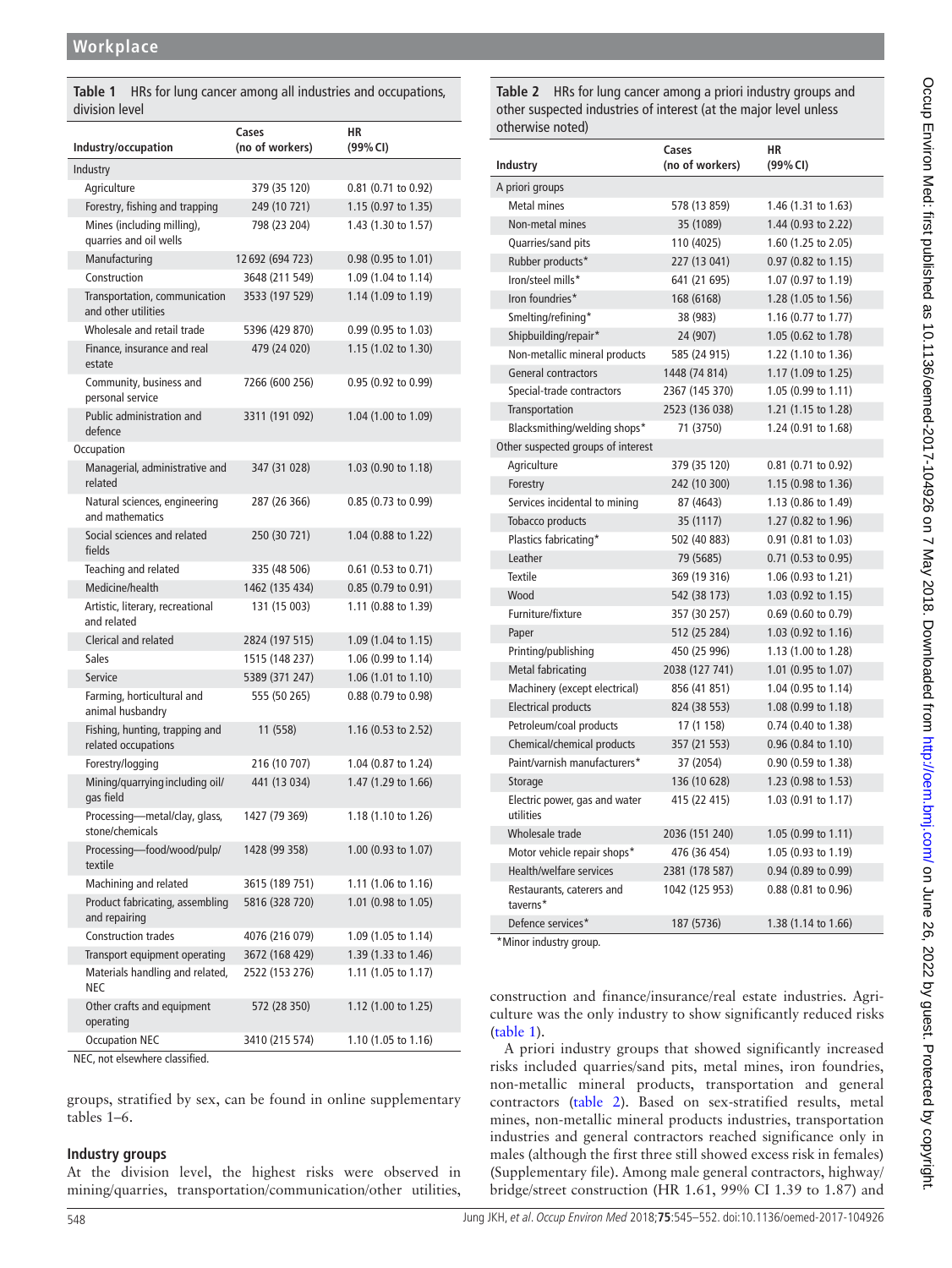**Table 3** HRs for lung cancer among a priori occupation groups and other suspected occupations of interest (at the major level unless otherwise noted)

| <b>Occupation</b>                                      | Cases<br>(no of workers) | НR<br>(99% CI)                |  |  |  |
|--------------------------------------------------------|--------------------------|-------------------------------|--|--|--|
| A priori groups                                        |                          |                               |  |  |  |
| Bartenders*                                            | 72 (4431)                | 1.62 (1.19 to 2.19)           |  |  |  |
| Waiters, hostesses and stewards*                       | 321 (32 038)             | $0.96$ (0.83 to 1.11)         |  |  |  |
| Drilling/blasting                                      | 165 (3482)               | 1.61 (1.32 to 1.97)           |  |  |  |
| Other mining/quarrying including<br>oil/gas field      | 333 (10 522)             | 1.53 (1.33 to 1.76)           |  |  |  |
| Mineral ore treating                                   | 42 (983)                 | 1.54 (1.04 to 2.29)           |  |  |  |
| Metal smelting, converting and<br>refining*            | 70 (2310)                | 1.15 (0.84 to 1.56)           |  |  |  |
| Clay, glass and stone processing/<br>forming           | 255 (10 187)             | 1.24 (1.05 to 1.46)           |  |  |  |
| Welding/flame cutting*                                 | 904 (47 110)             | $1.08(0.99 \text{ to } 1.18)$ |  |  |  |
| Boilermakers, platers and<br>structural metal workers* | 98 (4432)                | 1.85 (1.43 to 2.40)           |  |  |  |
| Painting/decorating, except<br>construction*           | 221 (11 466)             | 1.25 (1.05 to 1.48)           |  |  |  |
| Excavating/grading/paving                              | 536 (18 394)             | 1.52 (1.36 to 1.70)           |  |  |  |
| <b>Construction trades</b>                             | 3057 (165 414)           | 1.09 (1.03 to 1.14)           |  |  |  |
| Railway transport operating                            | 97 (4033)                | 1.23 (0.95 to 1.60)           |  |  |  |
| Bus drivers*                                           | 239 (7733)               | 1.23 (1.04 to 1.46)           |  |  |  |
| <b>Truck drivers</b>                                   | 3011 (122 525)           | 1.48 (1.41 to 1.56)           |  |  |  |
| Stationary engine/utilities<br>equipment operating     | 207 (7596)               | 1.24 (1.04 to 1.48)           |  |  |  |
| Other suspected groups of interest                     |                          |                               |  |  |  |
| Nursing therapy and related<br>assisting               | 1369 (124 139)           | $0.85(0.79 \text{ to } 0.91)$ |  |  |  |
| Radiological technologists/<br>technicians*            | 10 (1305)                | $0.88$ (0.39 to 1.99)         |  |  |  |
| Firefighting                                           | 174 (12 076)             | $0.92$ (0.76 to 1.12)         |  |  |  |
| Police/detectives                                      | 185 (23 360)             | $0.67$ (0.56 to 0.82)         |  |  |  |
| Guards/watchmen*                                       | 426 (23 879)             | 1.29 (1.14 to 1.46)           |  |  |  |
| Chefs/cooks*                                           | 522 (46 128)             | $0.98$ (0.87 to 1.09)         |  |  |  |
| Barbers, hairdressers and<br>related*                  | 12 (1304)                | 0.87 (0.41 to 1.82)           |  |  |  |
| Laundering/dry cleaning                                | 119 (7115)               | $1.02$ (0.81 to 1.30)         |  |  |  |
| Janitors/charworkers/cleaners                          | 2179 (103 022)           | 1.25 (1.18 to 1.32)           |  |  |  |
| Farmers/farm management                                | 45 (4389)                | $0.69$ (0.47 to 1.01)         |  |  |  |
| Farm, nursery and related                              | 498 (43 787)             | 0.92 (0.82 to 1.03)           |  |  |  |
| Forestry/logging                                       | 216 (10 707)             | 1.04 (0.87 to 1.24)           |  |  |  |
| Chemicals, petroleum, rubber,<br>plastic processing    | 556 (41 570)             | 1.09 (0.97 to 1.21)           |  |  |  |
| Wood processing except paper<br>pulp                   | 113 (6664)               | 1.18 (0.92 to 1.50)           |  |  |  |
| Pulp/papermaking and related                           | 100 (5710)               | 0.92 (0.71 to 1.19)           |  |  |  |
| Textile processing                                     | 169 (9782)               | 1.11 (0.91 to 1.35)           |  |  |  |
| Tobacco processing*                                    | 11 (433)                 | 1.11 (0.51 to 2.41)           |  |  |  |
| Metal machining                                        | 808 (41 797)             | 1.07 (0.98 to 1.18)           |  |  |  |
| Forging*                                               | 63 (2529)                | 1.64 (1.19 to 2.27)           |  |  |  |
| Wood machining                                         | 105 (8749)               | $0.87$ (0.67 to 1.11)         |  |  |  |
| Engravers, etchers and related*                        | 12 (995)                 | 1.85 (0.88 to 3.89)           |  |  |  |
| Patternmakers/mouldmakers*                             | 23 (1537)                | 1.31 (0.77 to 2.24)           |  |  |  |
| F/A: motor vehicle*                                    | 917 (53 476)             | 1.19 (1.09 to 1.30)           |  |  |  |
| F/A: electrical/related equipment                      | 673 (38 180)             | 1.11 (1.00 to 1.22)           |  |  |  |
| F/A: wood products                                     | 304 (24 588)             | 0.76 (0.65 to 0.88)           |  |  |  |
| F/A: textile, fur and leather<br>products              | 417 (26 683)             | $0.74$ (0.65 to 0.84)         |  |  |  |

continued

#### **Occupation Cases (no of workers) HR (99%CI)** F/A: rubber, plastic and related products 259 (15 244) 0.92 (0.78 to 1.08) Motor vehicle mechanics\* 946 (59 343) 1.02 (0.93 to 1.11) Paper product F/A\* 129 (6840) 1.12 (0.89 to 1.40) Water transport operating 44 (2694) 0.98 (0.66 to 1.44) Taxi drivers/chauffeurs\* 82 (3427) 1.18 (0.89 to 1.57) Printing press\* 140 (7853) 1.09 (0.88 to 1.36) Bookbinders and related\* 68 (3626) 1.25 (0.91 to 1.71) \*Minor occupation group. **Table 3** continued

F/A, fabricating/assembling.

other construction (HR 1.32, 99%CI 1.13 to 1.55) showed significantly increased risks. Among males in the mining industries, employment in uranium mines (HR 1.93, 99%CI 1.50 to 2.47) showed the highest risk. Although employment in asbestos mines showed significantly elevated risks, the number of total cases was below the reporting threshold.

Among other suspected industry groups of interest, the only industry that showed significantly increased risks was defence services.

## **Occupation groups**

The division level results show that the highest risks were observed among occupations in mining/quarrying, transport equipment operating, metal/clay/glass/stone/chemicals processing, construction trades and machining ([table](#page-3-0) 1). Teaching and medicine/ health occupations showed the lowest risks.

A priori occupation groups that showed significantly increased risks included boilermakers/platers/structural metal workers, drilling/blasting, mineral ore treating, other mining/quarrying, excavating/grading/paving, bartending, truck driving, painting/ decorating, stationary engine/utilities equipment operating, bus driving and construction. Based on sex-specific results, boilermakers/platers/structural metal workers reached significance only among males, bartenders and painting/decorating positions reached significance only in females and neither sex reached significance when stratified for mineral ore treating positions and bus drivers (Supplementary file). However, both sexes still showed excess risk in all of these groups. Among the construction trades, those with significantly increased risks included insulating occupations (HR 2.52, 99%CI 1.71 to 3.71), painters/ paperhangers (HR 1.41, 99%CI 1.18 to 1.69), structural metal erectors (HR 1.37, 99%CI 1.05 to 1.79) and plasterers (HR 1.30, 99%CI 1.03 to 1.65) for males. Although glaziers showed significantly elevated risks among females, the number of cases in these groups was below the reporting threshold.

Other occupations of interest with significantly elevated risks included metal forging workers, janitors/charworkers/cleaners and motor vehicle fabricating/assembling positions.

## **Discussion**

The ODSS identified positive associations for the majority of industries (12/13) and occupations (15/16) selected a priori to have an increased risk of lung cancer, although not all reached statistical significance. Pukkala and colleagues reported similar findings in their paper on the NOCCA surveillance system, $^{12}$  $^{12}$  $^{12}$ which obtained occupational information from census data. Similar to ODSS, NOCCA observed significantly elevated risks for lung cancer among miners, quarry workers, construction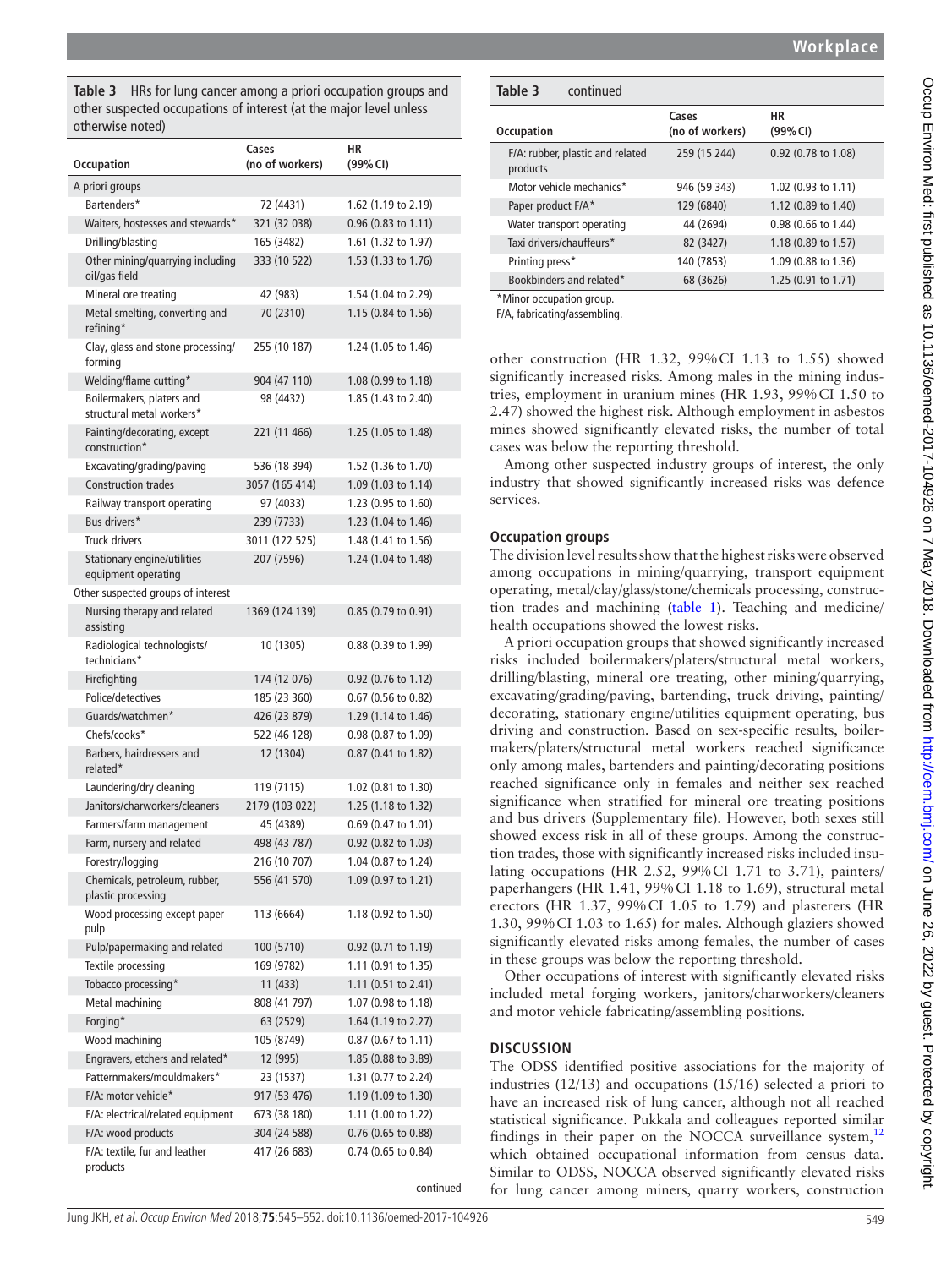<span id="page-5-0"></span>

| Summary of industry and occupation groups selected a priori expected to be at high risk<br>Table 4 |                                                |                    |                 |                                  |                      |                                  |                      |
|----------------------------------------------------------------------------------------------------|------------------------------------------------|--------------------|-----------------|----------------------------------|----------------------|----------------------------------|----------------------|
|                                                                                                    | <b>Overall</b>                                 |                    | <b>Male</b>     |                                  | Female               |                                  |                      |
| Industry/occupation                                                                                | <b>Exposure</b>                                | <b>Association</b> | Probability     | <b>Association</b>               | Probability          | Association                      | Probability          |
| Industry                                                                                           |                                                |                    |                 |                                  |                      |                                  |                      |
| Metal mines                                                                                        | Silica, asbestos, diesel<br>exhaust, nickel    | $+$                | $\star\star$    | $+$                              | $* * *$              | $^{++}$                          |                      |
| Non-metal mines                                                                                    | Silica, asbestos, diesel<br>exhaust, radon     | $^+$               | $* * *$         | $\qquad \qquad +$                | $\star$              | $\mathsf X$                      | $\mathsf X$          |
| Quarries/sand pits                                                                                 | Silica, asbestos, diesel<br>exhaust            | $^{++}$            | $***$           | $^{++}$                          | $***$                | X                                | X                    |
| Rubber products industries                                                                         | Dust/fumes/chemicals from<br>rubber production | Null               |                 |                                  |                      | $\qquad \qquad +$                |                      |
| Iron/steel mills                                                                                   | Silica, PAHs                                   | $+$                | $* *$           | $^{+}$                           |                      | $\begin{array}{c} + \end{array}$ |                      |
| Iron foundries                                                                                     | Silica, PAHs                                   | $\ddot{}$          | $***$           | $\! +$                           | $* *$                | $\mathsf X$                      | $\mathsf X$          |
| Smelting/refining                                                                                  | Cadmium, arsenic, nickel                       | $\ddot{}$          |                 | $\ddot{}$                        |                      | Χ                                | Χ                    |
| Shipbuilding/repair                                                                                | Asbestos                                       | $\! + \!\!\!\!$    |                 | $+$                              |                      | $\pmb{\chi}$                     | X                    |
| Non-metallic mineral products                                                                      | Silica                                         | $\ddot{}$          | $***$           | $+$                              | ***                  | $\ddot{}$                        |                      |
| <b>General contractors</b>                                                                         | Silica, asbestos, diesel<br>exhaust            | $+$                | $***$           | $+$                              | $* * *$              | Null                             |                      |
| Special-trade contractors                                                                          | Silica, asbestos, diesel<br>exhaust            | $+$                | $***$           | Null                             |                      | $\ddot{}$                        | $\star$              |
| Transportation                                                                                     | Diesel exhaust                                 | $^{+}$             | $***$           | $^{+}$                           | $***$                | $\qquad \qquad +$                |                      |
| Blacksmithing/welding shops                                                                        | <b>Welding fumes</b>                           | $+$                | $\star$         | $\ddot{}$                        |                      | X                                | X                    |
| Occupation                                                                                         |                                                |                    |                 |                                  |                      |                                  |                      |
| <b>Bartenders</b>                                                                                  | Environmental tobacco<br>smoke                 | $^{++}$            | $***$           | $\begin{array}{c} + \end{array}$ |                      | $^{+++}$                         | $***$                |
| Waiters, hostesses, stewards                                                                       | Environmental tobacco<br>smoke                 | Null               | $\star$         | $\overline{\phantom{0}}$         | $\star$              | Null                             | $\cdot$              |
| Drilling/blasting                                                                                  | Silica                                         | $^{++}$            | $***$           | $^{++}$                          | $***$                | X                                | X                    |
| Other mining/quarrying                                                                             | Silica, asbestos, radon                        | $^{++}$            | $***$           | $^{++}$                          | $***$                | $^{+++}$                         | $***$                |
| Mineral ore treating                                                                               | Silica, asbestos, radon                        | $^{++}$            | $\star\star$    | $^{+}$                           | $\star$              | X                                | X                    |
| Metal smelting, converting, refining                                                               | Cadmium, arsenic, nickel                       | $+$                |                 | $+$                              | $\mathbf{r}$         | $\mathsf{X}$                     | X                    |
| Clay, glass, stone processing/forming                                                              | Silica                                         | $+$                | ***             | $^{+}$                           | $* *$                | $\ddot{}$                        | $\cdot$              |
| Welding/flame cutting                                                                              | <b>Welding fumes</b>                           | $^{+}$             | $\star$ $\star$ | $^{+}$                           |                      | $\qquad \qquad +$                | $\ddot{\phantom{a}}$ |
| Boilermakers, platers, structural metal Asbestos<br>workers                                        |                                                | $^{++}$            | $***$           | $^{++}$                          | $* * *$              | X                                | X                    |
| Painting/decorating                                                                                | Paint pigments, filaments,<br>resin            | $^{+}$             | $***$           | $\qquad \qquad +$                | $\ddot{\phantom{a}}$ | $^{+++}$                         | ***                  |
| Excavating/grading/paving                                                                          | Silica                                         | $^{++}$            | ***             | $^{++}$                          | $* * *$              | $^{+++}$                         | $* *$                |
| <b>Construction trades</b>                                                                         | Silica, asbestos, diesel<br>exhaust            | $\qquad \qquad +$  | $* * *$         | $\qquad \qquad +$                | $* *$                | $^{++}$                          | $***$                |
| Railway transport operating                                                                        | Diesel exhaust                                 | $^{+}$             | $\star$         | $\begin{array}{c} + \end{array}$ |                      | X                                | X                    |
| <b>Bus drivers</b>                                                                                 | Diesel exhaust                                 | $\ddot{}$          | $* *$           | $\! +$                           | $\star$              | $\qquad \qquad +$                | $\star$              |
| Truck drivers                                                                                      | Diesel exhaust                                 | $\ddot{}$          | ***             | $\ddot{}$                        | $* * *$              | $+$                              | ***                  |
| Stationary engine/utilities equipment                                                              | Diesel exhaust                                 | $+$                | $***$           | $+$                              | $* *$                | $\mathsf{x}$                     | X                    |

Association scale based on HRs −−−<0.50, −−0.50–0.66, −0.67–0.94, Null 0.95–1.04, +1.05–1.49, ++1.50–1.99, +++>2.00.

Probability scale based on p values. Not significant. \*< 0.05, \*\* < 0.01, \*\*\* < 0.0001.

x, data not provided as they were under reporting threshold of >5 cases.

PAH, polycyclic aromatic hydrocarbon.

workers, transportation workers, painters and bartenders—all of which have known exposures to Group 1 carcinogens as outlined by IARC.

Work related to mining, quarrying and construction has consistently shown increased risks due to workplace exposures to silica dust, asbestos, radon and diesel engine exhaust.<sup>20–22</sup> Transport workers are also exposed to diesel engine exhaust and thus have shown increased risk of lung cancer in other studies in North America.<sup>8 9</sup> The increased risk in painting occupations in ODSS and NOCCA can be attributed to their exposures to various hazardous chemicals in paint pigments, resins and filaments.<sup>[23](#page-7-19)</sup>

Historically, employees working in bars and restaurants such as bartenders and waiters have shown increased risk of lung

cancer partially due to exposures to secondhand smoking.<sup>[17](#page-7-15)</sup> Smoking in public settings such as bars was not banned in Ontario until  $2006$ ,<sup>[24](#page-7-20)</sup> which may explain the elevated risk among bartenders (although only females reached significance) in ODSS. Increased risks were not observed in waiters and waitresses in ODSS, although it has been suggested that bartenders have a twofold to fourfold increase in secondhand smoke exposure compared with table waiting staff. $^{25}$  Exposures to silica dust likely explain the significantly elevated risks in the other a priori groups, including iron foundries, non-metallic mineral products industries, clay/glass/stone processing and forming occupations and excavating/grading/paving positions.<sup>21 23</sup> Finally, male boilermakers showed significantly increased risks in ODSS, which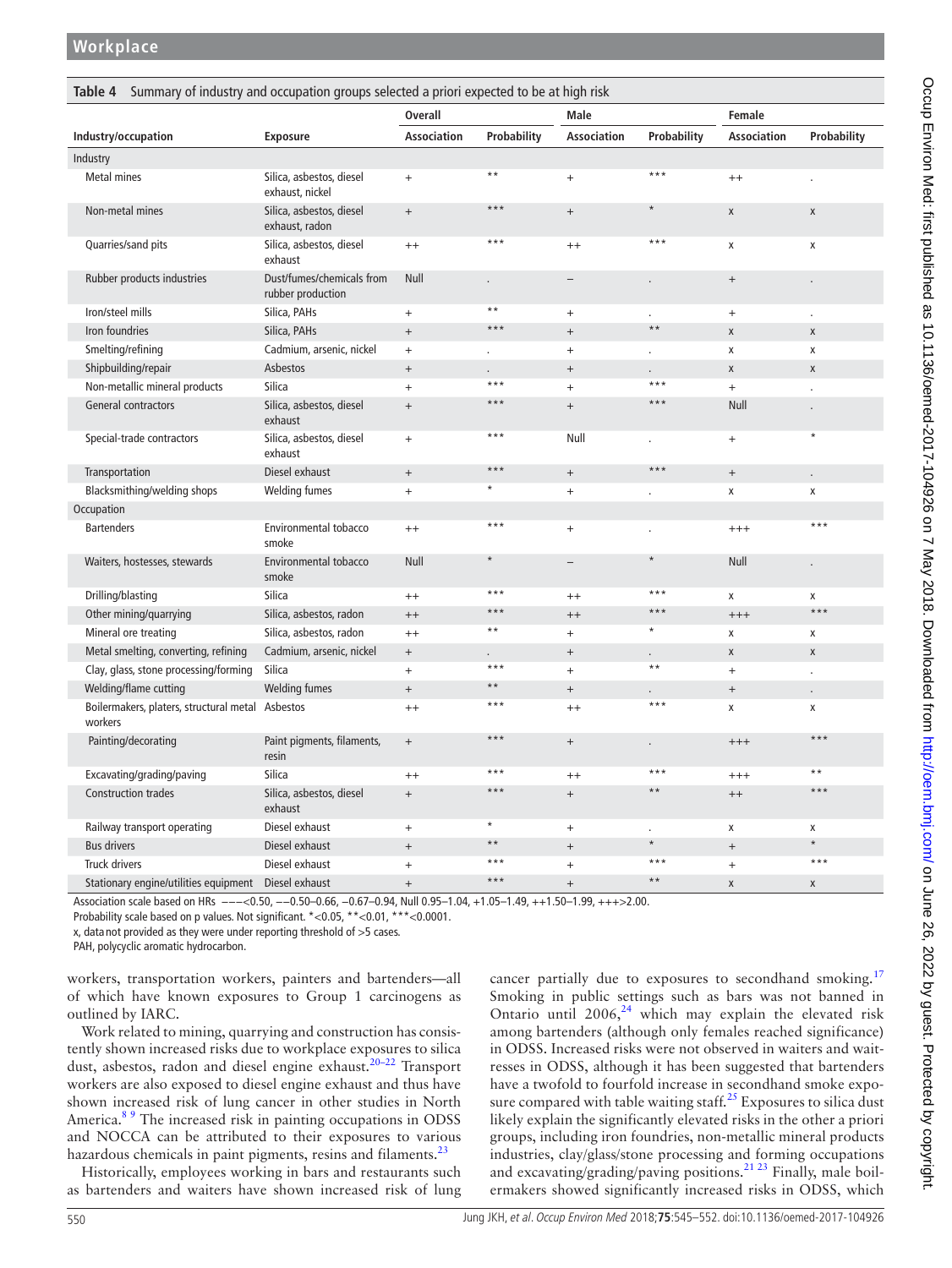can be explained by their known occupational exposures to asbestos.<sup>2</sup>

The results from this study add to the current understanding that workers in these fields are likely at higher risk of lung cancer due to occupational exposures. However, there were certain industries and occupations that did not show significantly elevated risks in ODSS despite having known exposures to IARC Group 1 carcinogens for lung cancer. Although construction workers overall had an excess risk of lung cancer, some specific roles (eg, brick and tile setting, concrete finishing, roofing) did not show increased risk. The discrepancy may be due to the possible low WSIB coverage in these construction occupations, as complete coverage across all construction industries has only recently become mandatory[.27](#page-7-24)

In addition, higher risks were also expected in smelting occupations and industries due to metals such as copper, arsenic and nickel; welders due to the welding fumes that may comprise carcinogens such as nickel, chromium VI and cadmium; rubber products industries due to dust, fumes and chemicals from rubber production (which involve N-nitrosamines and polycyclic aromatic hydrocarbons (PAHs)); iron/steel mills due to silica dust and shipbuilding industries due to asbestos.<sup>21 28</sup> While the results did not reach statistical significance, ODSS was able to identify trends in increased risk in these established high-risk groups.

Several groups with suspected work-related associations for lung cancer based on prior research were also observed to be at increased risk. For example, the potential exposures to metals, PAHs and asbestos among forging workers<sup>[29](#page-7-25)</sup> could likely explain the increased risk observed in ODSS. The increased risks in janitors may be due to asbestos exposure in the buildings of their workplace. Furthermore, motor vehicle assembly workers may be at elevated risk due to exposures to paint products and asbestos from brake installation. $30$  The increased risk among the defence services industry was more challenging to understand, as active military personnel are not part of the provincial workers' compensation plan used to create the cohort. While occupational associations for lung cancer are possible, exposures in defence services are diverse, and thus, it is difficult to identify the exact exposure agent(s) responsible. Lastly, while the results did not reach statistical significance, elevated risks were observed among workers in storage and printing industries, possibly due to exposures to diesel exhaust $31$  and chromium VI compounds,<sup>32</sup> respectively. Future epidemiological studies could help ascertain whether the high risks in these groups may indeed be attributable to exposures to specific agent(s) at the workplace.

The overall division level results showed that generally, the highest risks were observed among blue-collar occupations (eg, mining, construction and transportation), as expected. The reduced risk among the agriculture industry has been well observed previously and is likely due to the lower rates of smoking among workers in this field.<sup>33 34</sup> The reduced risks in occupations such as teaching and medicine/health may also reflect the effects of socioeconomic status on risk for lung cancer,  $35$  as well as differences in smoking habits. However, discrepancies existed, such as the significantly elevated risks observed among the finance/insurance/real estate industries. Lastly, there were some differences between sexes in the results, where certain industries or occupations showed increased risk in males but not for females, and vice versa. In some cases, the number of female workers may have been too small to detect a difference for some groups. The possibility that males and females had different roles or exposures cannot be dismissed[.36](#page-7-31) These discrepancies demonstrate further avenues for investigating work-related risks.

## **Limitations and strengths**

One limitation of the study was that only the industry and occupation specific to the time of the compensation claim was available, and employment at this time may not necessarily correspond to lifetime work history. While approximately one-third of the ODSS worker cohort had multiple claims, this was not sufficient data to reconstruct their full-work history. The dates or the duration of employment in a particular job could also not be determined. As a surveillance system, measurements of workplace exposures to potential carcinogens could not be obtained, which can vary between and within jobs and industries, as well as over time.

Information on smoking status, which may be more common among blue-collar workers,<sup>37</sup> was also not available. However, it has been suggested that the absence of smoking data does not make a large difference in the risk estimates derived for associations between various occupation groups and lung cancer, particularly when there is a large and heterogeneous reference population[.38 39](#page-7-33) Another limitation was that the WSIB covers 70 to  $75$  per cent of workers in Ontario.<sup>[40](#page-7-34)</sup> Thus, we were unable to capture relationships among non-covered industries such as trade unions, private day cares and travel agencies. Lastly, the analyses may have been susceptible to finding spurious associations between industries/occupations and lung cancer due to multiple testing. However, we applied a strict significance threshold of 99% to try to reduce these associations and primarily did not observe significantly elevated risks in industries and occupations without any plausible occupational risk for lung cancer.

A key strength of this study was the large sample of both male and female workers in Ontario. The occupational information was obtained before disease diagnosis, reducing information bias from data collection. Moreover, the authors believe that the occupational information on WSIB claims is collected carefully resulting in high data quality. Lastly, this surveillance system compared workers to workers, rather than workers to the general population, minimising the healthy worker effect and providing a comparison group that is more similar in social class and overall health.

#### **Conclusion**

This current study identified various high-risk occupation and industry groups for lung cancer in Ontario, supporting previous findings and demonstrating that ODSS can identify groups that are known to be at increased risk of occupational diseases such as lung cancer. The quantitative disease risk estimates obtained by this system can provide useful data to support the implementation of prevention programmes for lung cancer caused by workplace exposures. In the future, ODSS will be used to explore patterns of increased risk of other occupational diseases, including different cancers but also conditions such as silicosis, asthma, carpel tunnel syndrome and Raynaud's syndrome.

This work further demonstrates that the usage of workers' compensation claims, in conjunction with other administrative health databases, is a valid and feasible approach for occupational disease surveillance. Other jurisdictions with access to similar types of administrative health databases can look to implement similar approaches to conduct occupational disease surveillance.

**Acknowledgements** The authors would like to thank Nelson Chong for conducting the data linkage.

**Contributors** JKHJ drafted the manuscript, interpreted the findings and produced the figures/tables. SGF assisted in the manuscript writing and provided methodological expertise regarding the development of ODSS. JKHJ, LPL and JSM